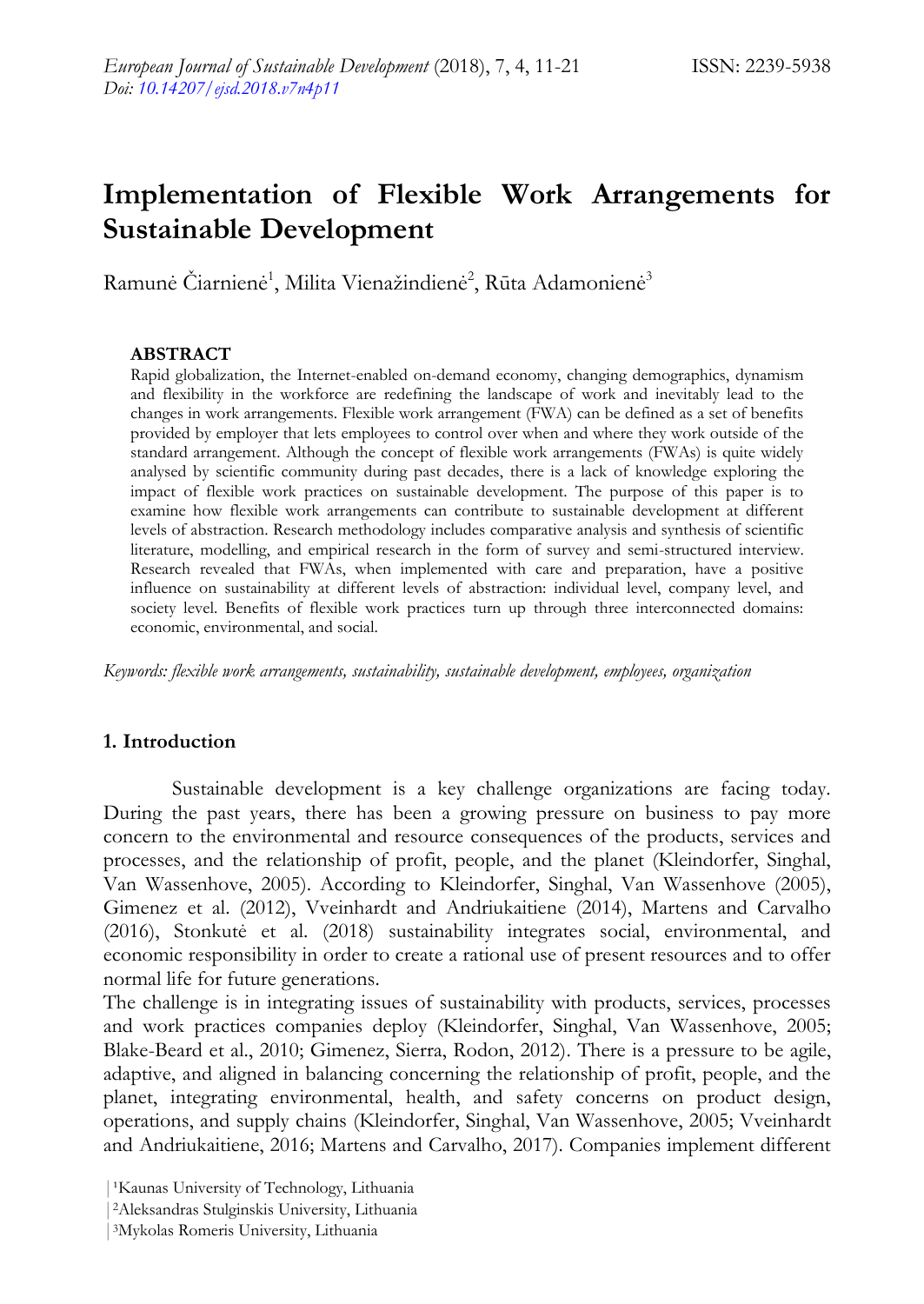technological solutions, environmental programmes and work practices aimed to improve environmental, social and economic performance dimensions.

Information revolution and digital technologies have forced companies to unbind time and task from place enabled common, even synchronous activities to be distributed across employees at remote locations (Gajendran and Harrison, 2007). Decentralized and flexible work arrangements have been proclaimed by different researchers as a way for companies to reduce expenses, cope with variations in demand, and be more attractive for employees.

Employees prefer flexibility in working time and location in order to suit their preferred, more individualized life-styles and to be able to better combine paid work with other life activities (Possenriede, 2014). Work-family balance has important implications for individuals, organizations, and society, and attracts attention from researchers analysing different intersection of work and family domains (McNall, Nicklin, Masuda, 2010), benefits and risks implementing flexible work practices.

The policy on work-life balance is mainly based on the assumption that changes in the profile of the workforce and in shifting expectations, both of the employer and the employee, are demanding reorganization of work practices to ensure that the company keeps up with the competition and that employees achieve work and life balance (Eldridge and Nisar, 2011).

Growing interest in the use of flexible working policies is expressed in a number of research works that have examined the various forms of flexible working practices and contributed to understanding of the outcomes for individuals, organizations and society (Kelliher and Anderson, 2010).

Although topics of flexible work arrangements and sustainability are widely analysed by scientific community during past years, the intersection between these two fields is still scarce with just a few studies focused on both of these topics.

The study aims to fulfil this gap by identifying how flexible work arrangements can contribute to sustainable development at different levels of abstraction. The research design applies multi-method approach, combining systematic and comparative analysis of scientific research works, modelling, survey and semi-structured interview.

# **2. The Importance of Flexible Work Arrangements in the Context of Sustainability**

Sustainability integrates economic, social, and environmental dimensions concerning the relationship of profit, people, and the planet. Economic dimension refers to the sustainability of businesses and its human resources in sustainable wealth creation processes; environmental sustainability can be defined as impact of products and operations on environmental degradation including the company's related emissions and waste; social sustainability means impact of products or operations on human rights, labour, health, safety, regional development, and other community concerns (Katsoulakos and Katsoulacos, 2007; Blake‐ Beard et al., 2010).

Social, economic, and environmental challenges have become increasingly complex, forcing organizations to innovate, manage change, adopt new activities (Martens and Carvalho, 2017) and work arrangements.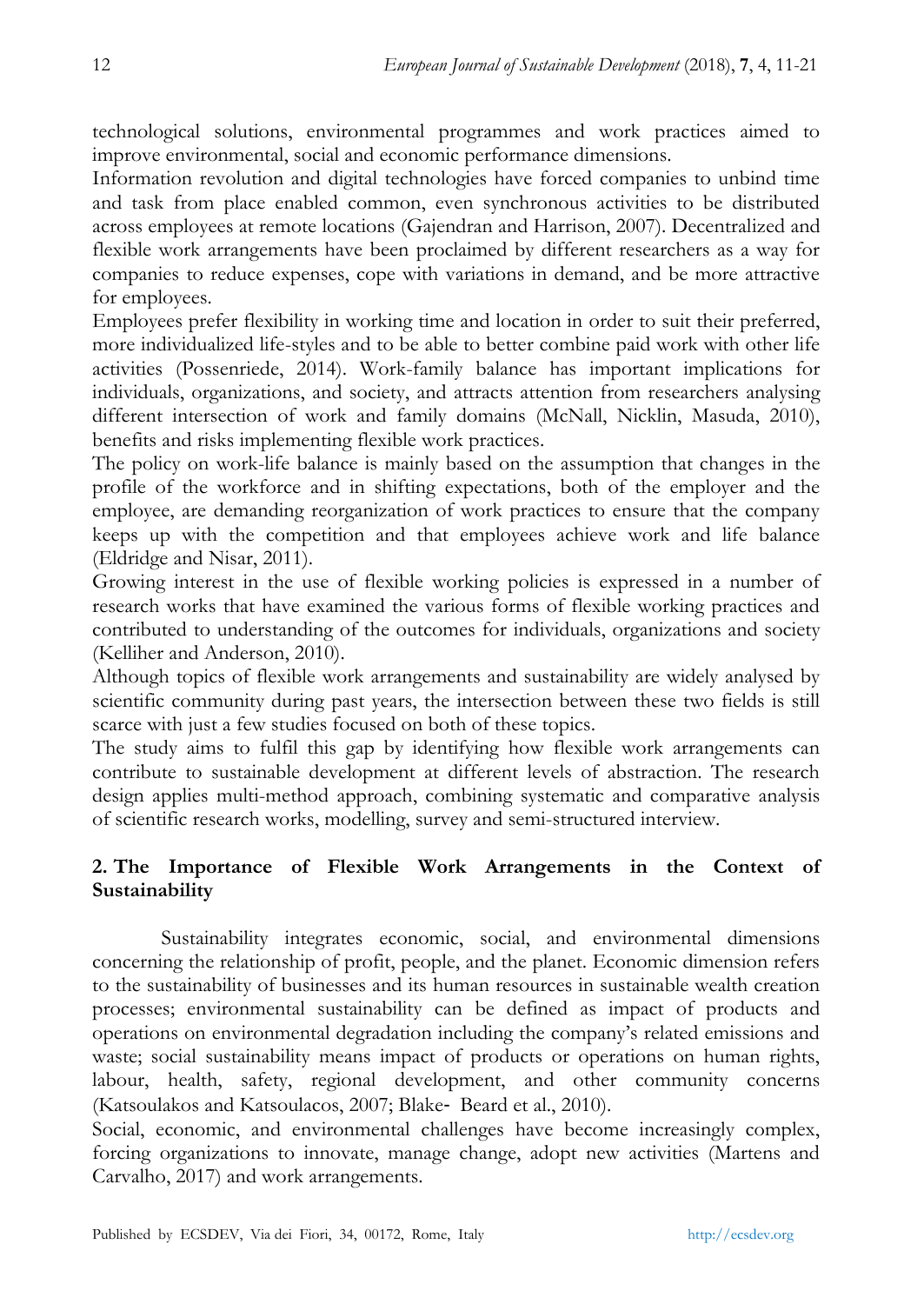The traditional work arrangement is characterized by a well-defined work domain with strict temporal and spatial boundaries, and employees are expected to tend to personal matters on their own time (Rau and Hyland, 2002). Until now quite many today's work arrangements still carry the imprint of the Industrial Revolution (Gajendran and Harrison, 2007), do not provide enough flexibility for today's workforce, and do not match changing environments, circumstances, and needs.

The Internet-enabled on-demand economy, the rise of IT-based work platforms that support new distributions of work tasks, the convergences of mega-trends including digital disruption, artificial intelligence, smart industry, and global connectivity are redefining the landscape of work (Madden, 2016; Mar, 2016, National Academies of Sciences, Engineering and Medicine, 2017). The world of work is changing, and it implies the necessity to move away from older, more traditional, less flexible ways of working (Lake, 2013). Changes in markets, technologies, composition of the workforce and life styles create new contexts in which companies have to organize their work processes. Lake (2013) denotes the following nine trends that provide context for change in moving towards more flexible work practices:

- 1. Lean organizations, re-engineering and outsourcing;
- 2. Growing percentage women in the workforce;
- 3. Demographic and workforce changes;
- 4. Individualism and personal autonomy;
- 5. Blurred boundaries between work and home;
- 6. Globalization;
- 7. Decline of manufacturing, growth of service economy and knowledge economy;
- 8. Spread of ICT in work practices and personal life;
- 9. Environmental awareness.

Work practices and arrangements appear to be particularly crucial among the policies that prevent work-family conflict that occurs when employees try to balance work and family responsibilities. According to Choo, Desa, and Asaari (2016), employees experience this type of inter-role conflict when time spent on work activities and requirements puts the employee in a difficult position to the ability fulfil family needs. Unsatisfactory employee work–life balance is measured by three indicators: coming home from work too tired to do some of the necessary household jobs; difficulty in fulfilling family responsibilities; and difficulty in concentrating at work (Eurofound, 2013).

Demand for individualized, employee-oriented arrangements and practices those permit temporal and spatial flexibility in work processes and help to fit changing environments and needs is constantly increasing. A growing number of organizations offer a range of flexible working options to their employees. The share of establishments offering one or another type of work flexibility is constantly rising.

According to Lambert, Marler, and Gueutal (2008), flexible work arrangement (FWA) is defined as a set of employer provided benefits that permit employees some level of control over when and where they work outside of the standard workday. It includes flexible and restructured full-time options, reduced work-time options and off-site options (Blake‐ Beard et al., 2010). Morgan (2014) emphasizes that flexible work typically consists of three things; allowing employees to work anytime, anywhere, and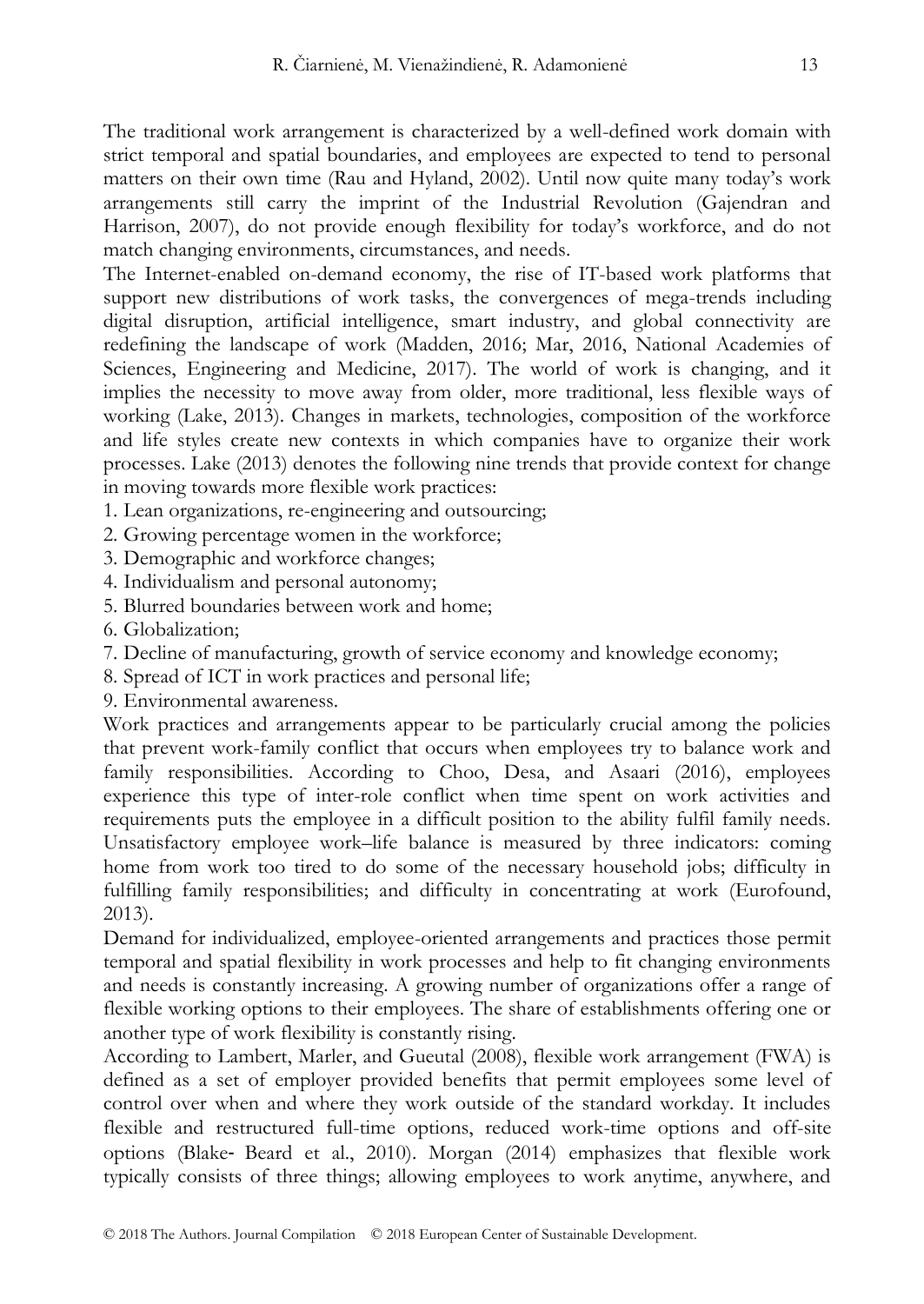focusing on outputs instead of inputs. Flexible working policies give employees more freedom and higher degree of choice manage competing work and family domains and attain a balance between work and personal life in today's 24/7 global economy (Possenriede, 2014). This helps them to achieve a more satisfactory work–life balance (Kelliher and Anderson, 2010).

The most of researchers agree on two broad groups in terms of flexibilities: temporal flexibility and place flexibility (Ciarniene and Vienazindiene, 2018). Temporal flexibility refers to flexibility in the scheduling of hours worked and flexibility in the amount of hours worked. Place flexibility involves flexibility in the choice of geographical location of the workplace, referring to work conducted at home, satellite location or on move to meet the changing needs of employers and employees.

Flexible work structures can have different combinations of temporal and place flexibility. According to Thompson, Payne and Taylor (2015) three different combinations of temporal and place flexibility could be emphasized: flex-time without flex place; flex place without flex-time; and flex place with flex-time.

Various types of work flexibility give benefits for both employees and employers. Analysis of theoretical research works and empirical studies of Rau and Hyland (2002), Osnowitz (2005), Gajendran and Harrison (2007), Shockley and Allen (2007), Casper and Harris (2008), Joyce et al. (2010), Kelliher and Anderson (2010), McNall, Nicklin, and Masuda (2010), Eldridge and Nisar (2011), Carlson et al. (2011), Dutcher (2012), Lee and DeVoe (2012), Booth and van Ours (2013), Chapman (2012), Lake (2013), Cotti, Haley, and Miller (2014), Possenriede (2014), Gordon (2014), Choo, Desa, and Asaari (2016), Heathfield (2016), Taylor (2016), Ciarniene and Vienazindiene (2018) let to reveal the main benefits of flexible work arrangements on sustainability dimensions (see table 1).

|            | Sustainability Benefits of flexible work arrangements |                                                     |  |
|------------|-------------------------------------------------------|-----------------------------------------------------|--|
| dimensions | For employees                                         | For the employer                                    |  |
| Economic   | • Less rush-hour commutes                             | • Activities matched according to customer          |  |
|            | • Reduced consumption of time and fuel                | demand, better customer coverage                    |  |
|            | • Ability for people to work when they                | • Increased job performance                         |  |
|            | accomplish most                                       | • More efficient use of equipment and facilities    |  |
|            | • Increased job performance and                       | • Saving on office space, furniture, equipment,     |  |
|            | productivity                                          | and electricity                                     |  |
|            | • Money saved on going out for lunch                  | · Saving on water, coffee, paper towels, and etc.   |  |
|            | • Decreased external childcare hours and              | • Fewer parking spots required                      |  |
|            | costs                                                 | • Increased productivity and profitability          |  |
|            | • Less consumer-driven lifestyle                      |                                                     |  |
| Social     | • Better work-life balance                            | • Increased ability to attract, retain and motivate |  |
|            | · Increased personal control over work                | employees                                           |  |
|            | schedule                                              | • Betterwork possibilities for elder and disabled   |  |
|            | • Ability for people to work when they                | people                                              |  |
|            | accomplish most                                       | • Increased employee morale, engagement, and        |  |
|            | · Less disruptions of the office                      | commitment                                          |  |
|            | environment                                           | • Reduced absenteeism, tardiness and turnover       |  |
|            | • Reduced employee burnout                            | intent                                              |  |
|            | • Increased morale, engagement, and                   | • Higher job satisfaction and organizational        |  |
|            | commitment                                            | attachment                                          |  |
|            | • Higher levels of job satisfaction                   | • Family-friendly employer image                    |  |

**Table 1.** The main benefits of flexible work arrangements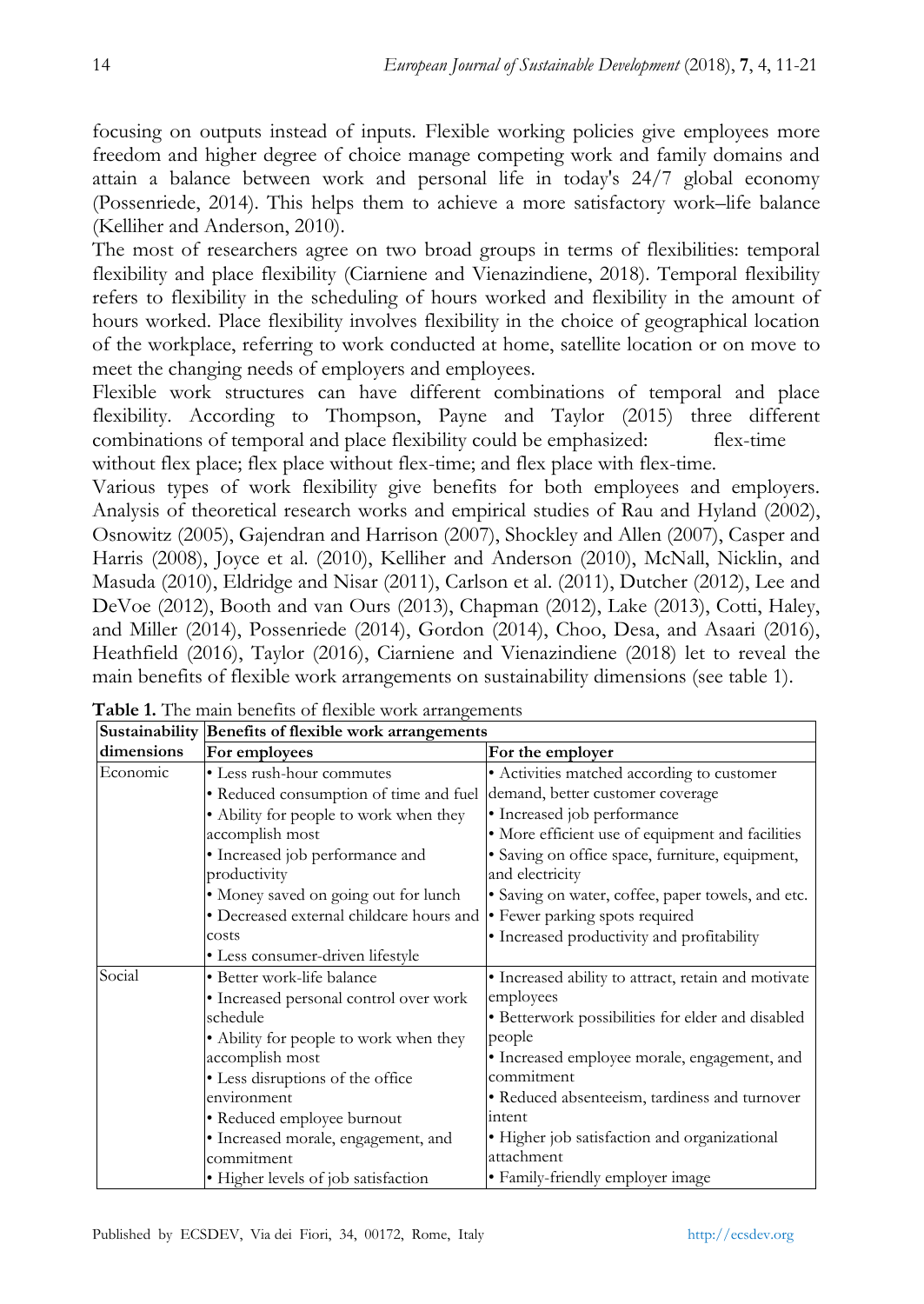| • Lower levels of strain                       |                                              |
|------------------------------------------------|----------------------------------------------|
| • Positive effect on health outcomes           |                                              |
| · Better possibilities for education and       |                                              |
| training                                       |                                              |
| Environmental • Less rush-hour commutes        | • Saving on water, coffee, paper towels, and |
| • Reduced consumption of time and fuel similar |                                              |
| • Reduced air pollution                        | • Higher recycling and waste reduction       |
| • Higher recycling and waste reduction         | • Environment -friendly employer image       |
| • Less consumer-driven lifestyle               |                                              |

The main benefits of FWAs are related with reduction of different type of resources both for employee and company, increased productivity, better work-life balance, less strain, higher employee satisfaction, and better health outcomes. These benefits can be considered through main sustainability dimensions: economic, environmental, and social.

#### **3. Modelling the Implementation of Flexible Work Arrangements**

While the benefits of FWAs are commonly recognized, in every case introduction of flexible working practice implies a change. As with any change process, some resistance, risks and disadvantages can occur.

Based on the literature analysis conducted, figure 1 presents theoretical conceptual model of flexible work arrangement implementation in the context of sustainability.



*Figure 1. Theoretical conceptual model of flexible work arrangement implementation*

Global changes in technologies, economy, demography, composition of workforce and life styles call for higher flexibility in work arrangements. Although creation and implementation of flexible work practices is not always an easy solution, the need for redesigning the workplaces into those with higher level of flexibility is employee, employer and society driven. It is essential for today's employees to ensure work-life balance and for employers to attract and retain top talent, improve performance, increase productivity and profitability, and be pro-environmentally oriented.

In order to take advantage of FWAs, organizations should prepare to move towards more flexible work environment and practice. The following main steps are important when implementing flexible work arrangements in the company: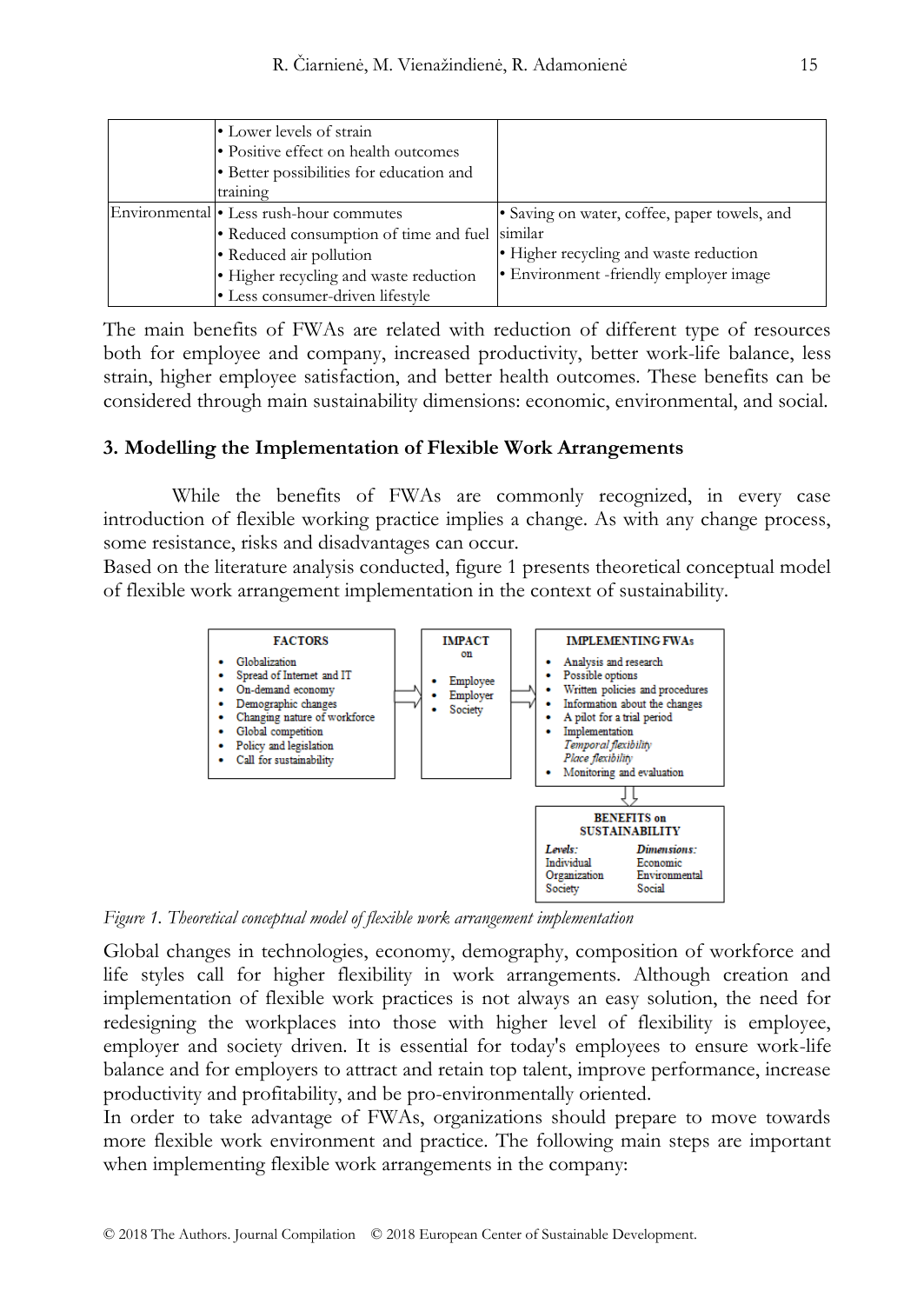1. Analysis of flexible work options, all the pros and cons of instituting a flexible work program in the company, e.g., impact on clients; benefits for employees and the organization.

2. Identification of possible options and areas within organization as potential candidates of the new program. According to Morgan (2014), typical candidates for flexible work usually start in marketing, sales, and PR departments.

3. Development of basic guidelines or principles of flexible program, written policies and procedures for implementation and monitoring of FWAs.

4. Presentation of all the necessary information about changes in work practices to all stakeholders.

5. Running a pilot for a trial period to get a feedback and place for improvement.

6. Revision and modification of the program after a pilot, if necessary.

7. Monitoring and evaluation of a flexible work practice, making sure customers' needs, employees' expectations and company's goals will be met in the best way.

8. Implementation of FWAs to a larger scale.

FWAs, when implemented after analysis and preparation effectively serve a triple purpose contributing to the needs on micro and macro levels, when meeting the needs of individuals, goals of the company, and providing benefits to society as a whole. Benefits of FWAs can be considered through economic, environmental and social issues.

Economic benefit for employees is gained when they decrease expenses for commuting to work, going for lunch, and for childcare. Employers that adopt flexible workplace benefit from better customer coverage and improved performance; reduced expenses for office space, furniture, equipment, electricity, and other recourses; and increased productivity. FWAs also contribute to organizations' global competitiveness as their workforce is able to interact with customers and clients all around the world flexibly in terms of hours and locations. Family-friendly and pro-environmental employer image are also important factors to consider. According to Gray (2014), organizations that value corporate social responsibility and the environment need to recognise flexibility as part of this.

Employees clearly gain from workplace flexibility not only because of economic matters. Working fewer hours, having flexible start and finish times make it easier for people to take public transport, ride or walk travelling between home and the workplace. Flexible working arrangements contribute to more environmentally friendly workplaces with less traffic congestion, less fuel consumption, and lower emissions. Research of Chapman (2012) revealed that satisfaction with flexible working arrangements, regularly working from home, and having access to leave and flexible hours are associated with better proenvironmental outcomes at work and at home. Better work-life balance tends to lead to lower levels of stress and higher levels of satisfaction, makes a positive effect on mental and physical health.

Flexible work practices are recognized to be attractive supporting continuing education and training. FWAs can contribute to the problems society faces with regard to ageing and shrinking of working population, as workplace flexibility offers good options for various groups of population, e.g., students, mothers with small children, retirement-age people, and disabled to be in the workforce and to continue as productive participants in society. Higher people engagement to labour market increases the number of taxpayers meanwhile decreasing the number of people utilizing social security. All this makes a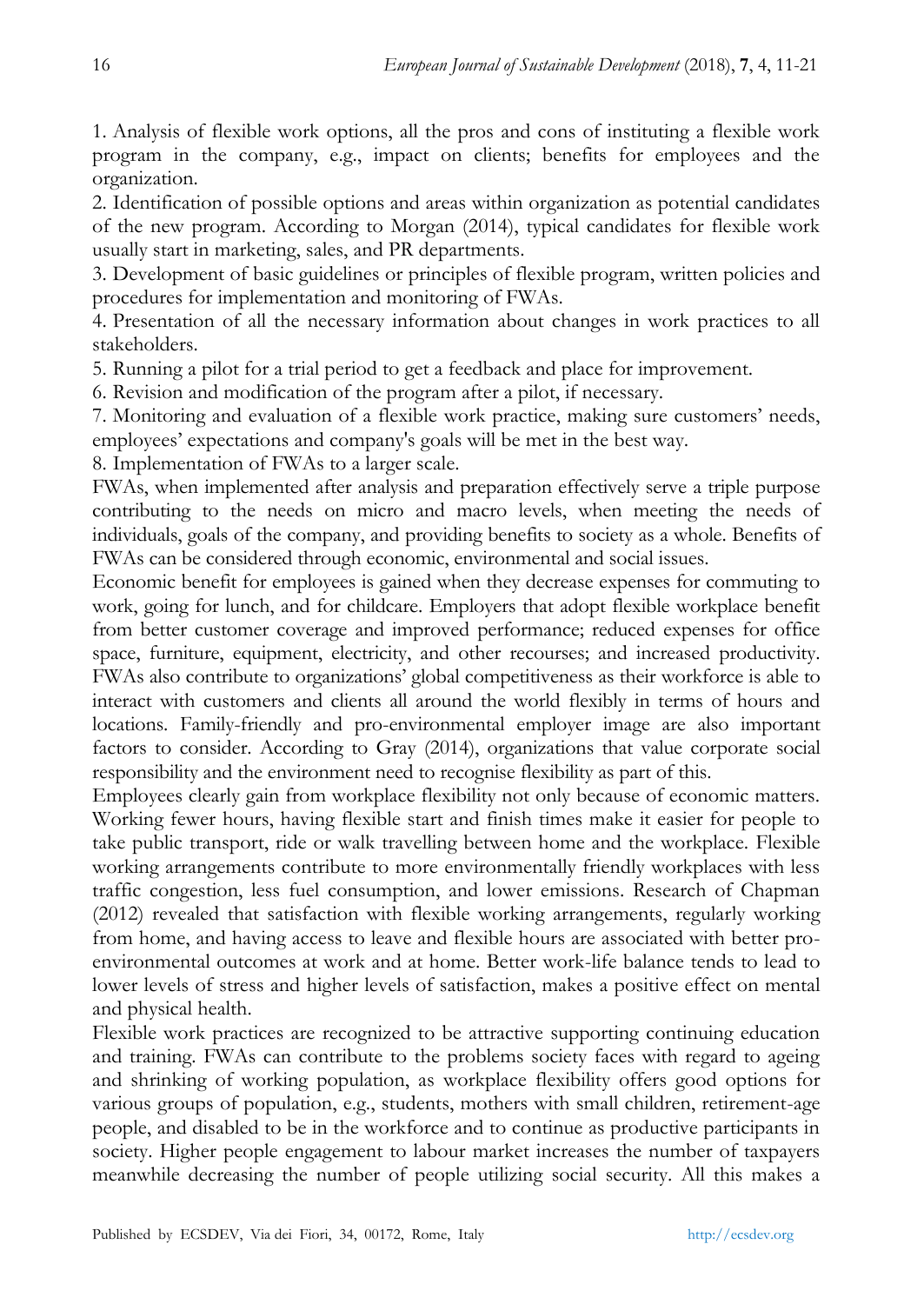positive contribution to the welfare of the whole society.

According to Gray (2014), the key to living more sustainably is mainly about the choices that individuals and society make, but having the option to adapt our work practices to support a more eco-friendly lifestyle can play a big part in enabling these choices.

# **4. Empirical Research**

**Research goal** was to disclose employee satisfaction about existing flexible work practises and their benefits in the context of sustainability.

**Research methods.** The quantitative and qualitative research methods were used for the study. On the basis of scientific literature analysis the empirical research instruments in the form of a survey and semi-structured interview were created.

The quantitative research data were collected from a sample of 316 employees. Informants of semi-structured interview were six top level managers, representing Lithuanian manufacturing and service companies applying flexible work practices. The quantitative research has been carried out in March – June 2017, the qualitative in January 2018.

The idea of quantitative research was to find out employee's satisfaction about existing flexible work practises and their benefits. Table 2 presents respondents satisfaction in applied forms of flexible work arrangements.

|                                                |              | Assessment, %                           |            |
|------------------------------------------------|--------------|-----------------------------------------|------------|
| Forms of flexible work arrangements            | Unsatisfying | Neither satisfying,<br>nor unsatisfying | Satisfying |
| Total time accounting                          | 14,8         | 21,7                                    | 63,5       |
| Overtime                                       | 32,7         | 13,8                                    | 53,5       |
| Flexible beginning and end of working time     | 7,4          | 6,9                                     | 85,7       |
| Shift work                                     | 20,2         | 33,5                                    | 46,3       |
| On-call work                                   | 23,3         | 46,6                                    | 30,2       |
| Flexible lunchtime schedule                    | 0,0          | 5,1                                     | 94,9       |
| Compressed workweek                            | 8,6          | 25,3                                    | 66,1       |
| Part-time work                                 | 0,0          | 6,1                                     | 93,9       |
| Work on weekends                               | 46,6         | 22,8                                    | 30,7       |
| Flexible working time during a week            | 0,0          | 27,5                                    | 72,5       |
| Annual working hours                           | 0,0          | 56,1                                    | 43,9       |
| Standby duty at home                           | 19,9         | 50,7                                    | 29,5       |
| Coordination of work at home and in the office | 10,3         | 0,0                                     | 89,7       |
| Work at home                                   | 8,6          | 33,3                                    | 58,0       |
| Telework in another remote place               | 9,3          | 18,0                                    | 72,7       |
| Long-term part-time work load                  | 31,1         | 23,2                                    | 45,8       |
| Job sharing                                    | 28,2         | 28,7                                    | 43,1       |
| Work on demand                                 | 28,1         | 26,3                                    | 45,6       |
| Flexible vacation time                         | 0,0          | 5,7                                     | 94,3       |

**Table 2.** Satisfaction in applied forms of flexible work arrangements

The research results indicate that employees are most satisfied in flexible lunch schedule, flexible vacation time, part-time work, flexible beginning and end of working time,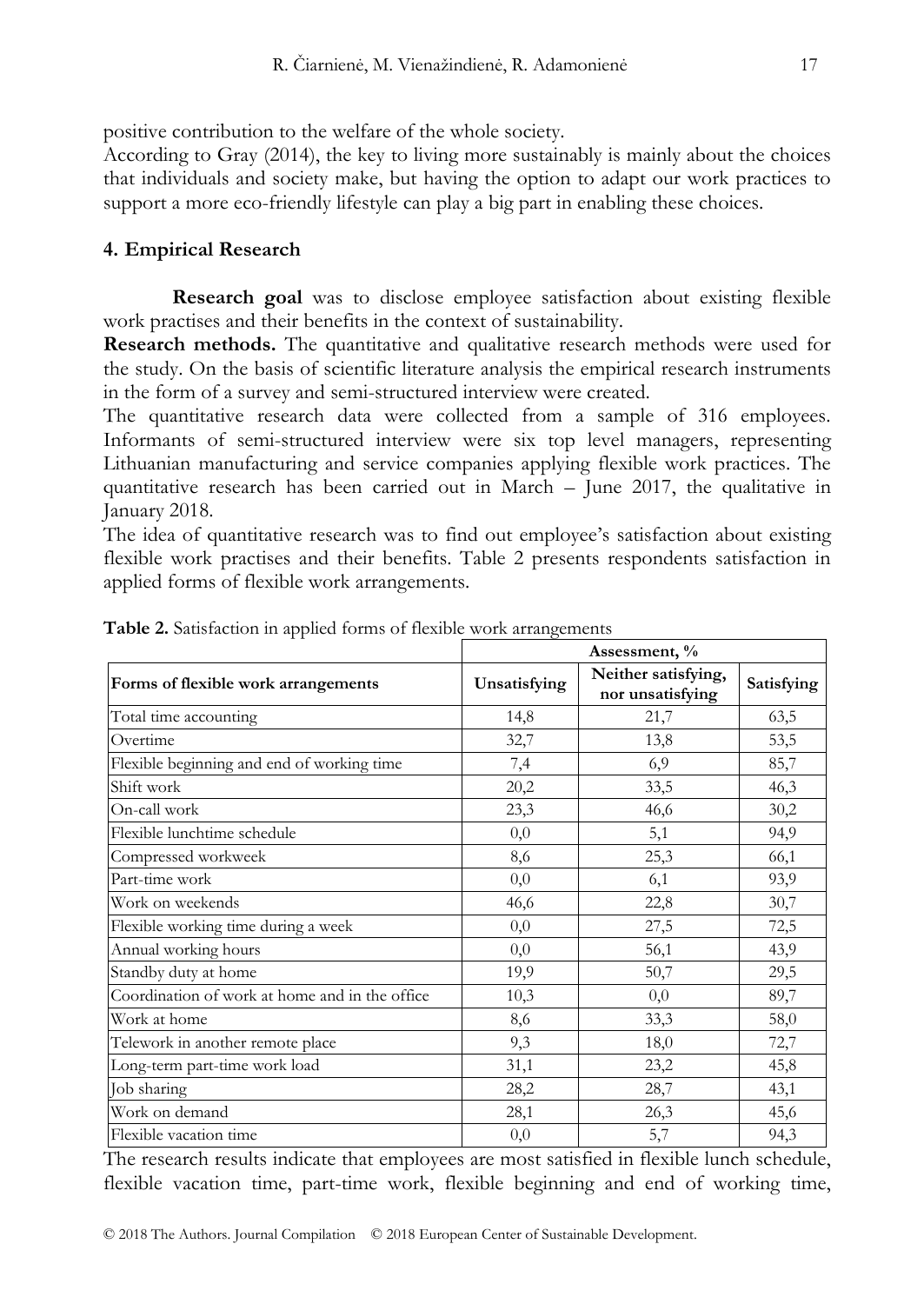coordination of work at home and in the office, flexible working time during a week, and telework in another remote place. Highest discontent was determined for such forms of flexible work organization as work on weekends and overtime.

Table 3 presents employees' responses on benefits of flexible work arrangements. Research results show that FWAs are really attractive for employees in economic, social and environmental dimensions as they help to decrease costs for childcare, travelling to work, food, and outfit; coordinate work and family interests; work with reference to state of health; increase work efficiency; decrease unemployment, and are ecologically attractive.

|                                                         | Assessment, % |                                            |      |
|---------------------------------------------------------|---------------|--------------------------------------------|------|
| Benefits of flexible work arrangements                  |               | Disagree Neither agree, nor disagree Agree |      |
| Increases working efficiency                            | 0,0           | 40,8                                       | 59,2 |
| Helps to coordinate work and family interests           | 0,0           | 2,7                                        | 97,3 |
| Decreases stress, positively affects health             | 0,0           | 41,2                                       | 58,8 |
| Less rush-hour commutes                                 | 0,0           | 36,4                                       | 63,6 |
| Less costs for travelling to work, food, outfit         | 0,0           | 10,0                                       | 90,0 |
| Decreased external childcare hours and costs            | 0,0           | 3,5                                        | 96,5 |
| Favourable for persons tendering disabled, elder people | 0,0           | 17,6                                       | 82,4 |
| Possibility to work with reference to state of health   | 0,0           | 17,6                                       | 82,4 |
| Improves environment -friendly employer image           | 0,0           | 45,2                                       | 54,8 |
| One of the ways to decrease unemployment                | 4,4           | 36,4                                       | 59,2 |
| Ecologically attractive                                 | 4,4           | 40,0                                       | 55,5 |

**Table 3.** Benefits of flexible work arrangements

The purpose of qualitative research was to find out employers' attitude on the benefits of FWAs in the context of sustainability. Table 4 presents employers' responses on economic benefits of FWAs including three subcategories: 1) more efficient use of resources; 2) increased productivity; 3) increased profitability.

**Subcategories Statements** More efficient use of  $\leq$ ...work conducted at home, satellite location or on move helped us to save on resources <FWAs help to save on office space, equipment, and electricity.> (I1 and I2) <….We disclosed more efficient use of equipment and facilities…> (I3 and I6) water, coffee, paper towels, and similar… > (I4 and I5) <…when employees work at home, fewer parking spots are required…> (I3 and I6). Increased productivity <…possibility to balance work and family interests leads to increased job satisfaction…> (I1) <We noticed positive an impact of flexible work schedules on employees engagement and productivity...  $>$  (I2, I4 and I6) <…increased personal control over work schedule leads to better work results...  $>(15)$ Increased profitability <…saving on resources increased profitability of the company... > (I4 and I3) <…increased productivity made a positive impact on profitability…> (I2 and I6)

**Table 4.** Economic benefits of FWAs

Research results revealed the main economic benefits of FWAs: more efficient use of equipment, facilities, and office space; saving on electricity, water, paper and etc.; fewer parking spots are required. Informants noticed that application of FWAs also made a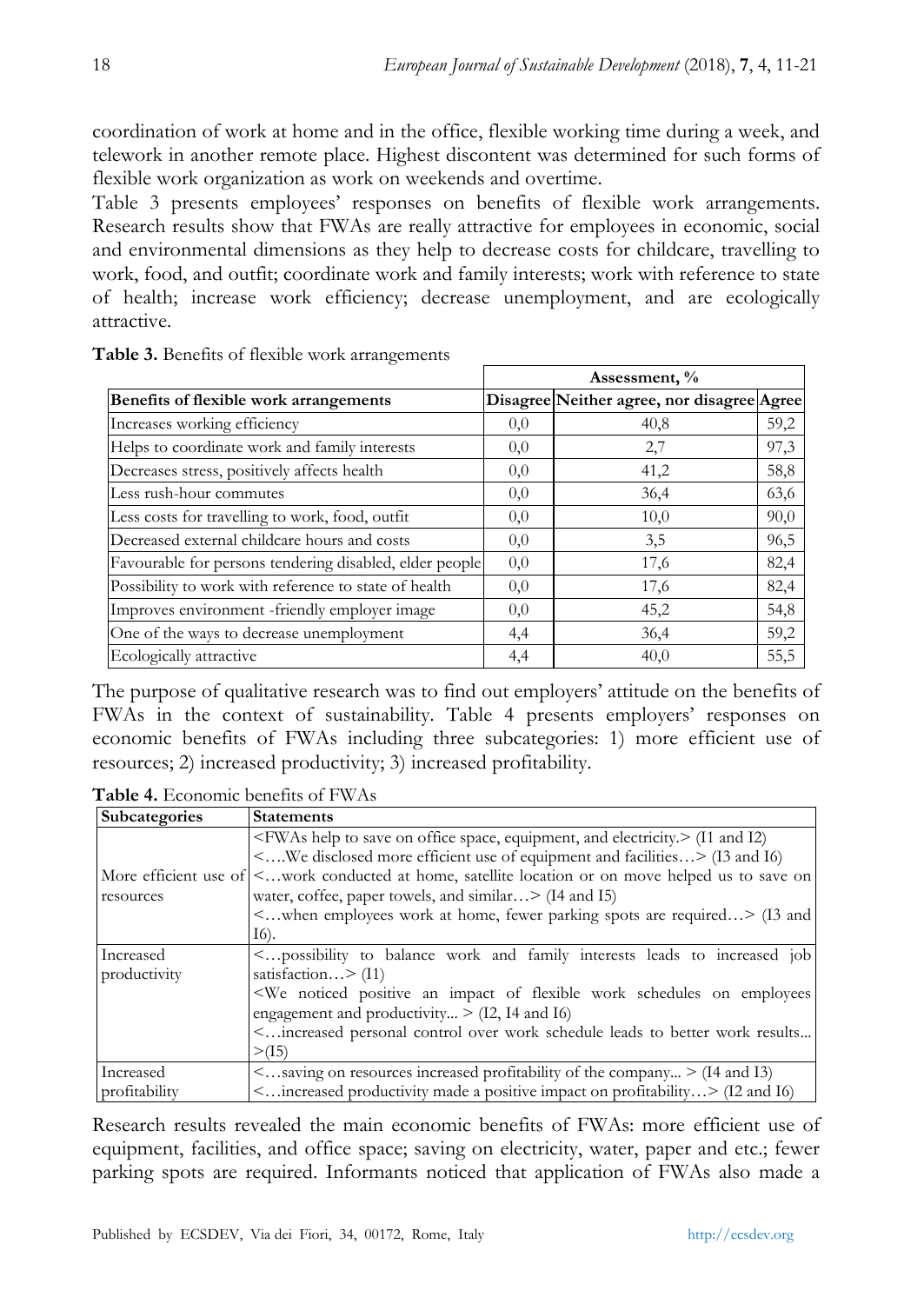positive impact on productivity and profitability.

Environmental benefits of flexible work practices are presented in table 5. This category was divided into two subcategories: 1) conservation of natural resources; 2) emissions and waste minimization.

| Subcategories                           | <b>Statements</b>                                                                                                                                                                                                                                                                                                                            |
|-----------------------------------------|----------------------------------------------------------------------------------------------------------------------------------------------------------------------------------------------------------------------------------------------------------------------------------------------------------------------------------------------|
| Conservation<br>Ωŧ<br>natural resources | $\leq$ there is no necessity to spend time in traffic jams $>$ (I3)<br>< consumption of time and fuel is minimized when you can select work<br>schedule $\ldots$ > (12 and 16)<br><using and<br="" during="" fuel="" helps="" non-rush-hour="" public="" reduce="" to="" transport="">emissions <math>\ldots</math> &gt; (14 and 15)</using> |
| Emissions and                           | waste $\leq$ Working at home you don't have to go by car, thus air pollution is reduced. $\geq$                                                                                                                                                                                                                                              |
| minimization                            | (11)                                                                                                                                                                                                                                                                                                                                         |
|                                         | $\leq$ Less emission leads to less air pollution $\geq$ (I2 and I6)                                                                                                                                                                                                                                                                          |
|                                         | <application and="" arrangements="" create="" flexible="" helps="" of="" pro-<="" reduce="" td="" to="" waste="" work=""></application>                                                                                                                                                                                                      |
|                                         | environmentally oriented employer image. > (I4 and I5)                                                                                                                                                                                                                                                                                       |

**Table 5.** Environmental benefits of FWAs

Responses of informants showed that application of FWAs makes positive impact on environmental issues saving natural resources, minimizing waste and pollution, creating pro-environmentally oriented employer image.

Social benefits of flexible work practices are presented in table 6. This category was divided into three subcategories: 1) employment of various groups of population; 2) positive effect on health outcomes; 3) employer image.

**Table 6.** Social benefits of FWAs

| Subcategories                                 | <b>Statements</b>                                                                                                                                                                                                                                                                                                                                                                                                                                                                    |
|-----------------------------------------------|--------------------------------------------------------------------------------------------------------------------------------------------------------------------------------------------------------------------------------------------------------------------------------------------------------------------------------------------------------------------------------------------------------------------------------------------------------------------------------------|
| Employment of various<br>groups of population | <because flexibility="" for="" good="" mothers="" of="" options="" small<br="" with="" workplace="">children and retirement-age people are in our company.<math>&gt;</math> (I1)<br/><disabled be="" better="" have="" in="" options="" people="" the="" to="" workforce=""> (I2)<br/>&lt; we practice to employ elder people and parents with small children<br/>according to the goals of the company and needs of employees&gt; (I3 and<br/>16)</disabled></because>              |
| outcomes                                      | <when activities="" better,="" combine="" employees="" life="" other="" paid="" they<br="" with="" work="">feel better and are more engaged. &gt; (I1)<br/>Positive effect on health <a> <a>possibility to select start and finish time has positive impact on health<br/>outcomes <math>&gt;</math> (I2 and I3)<br/><better balance="" reduces="" strain="" work-life=""> (15)<br/><math>\leq</math>work flexibility reduces burnout <math>&gt;</math> (14)</better></a></a></when> |
| Employer image                                | <organizations apply="" are="" family-<br="" flexible="" more="" practices="" that="" work="">friendly <math>&gt;</math> (12)<br/><conservation -friendly="" create="" employer<br="" environment="" natural="" of="" resources="">image. <math>&gt;</math> (13 and 16)</conservation></organizations>                                                                                                                                                                               |

Analysis of social benefits revealed that FWAs are important as means for better employment options for various groups of population, have positive effect on employees health outcomes, help to create family-friendly and environment-friendly employer image.

# **Conclusions**

Globalization, the fourth Industrial revolution, spread of digital technologies, on-demand economy, necessity of better customer coverage, changes in work force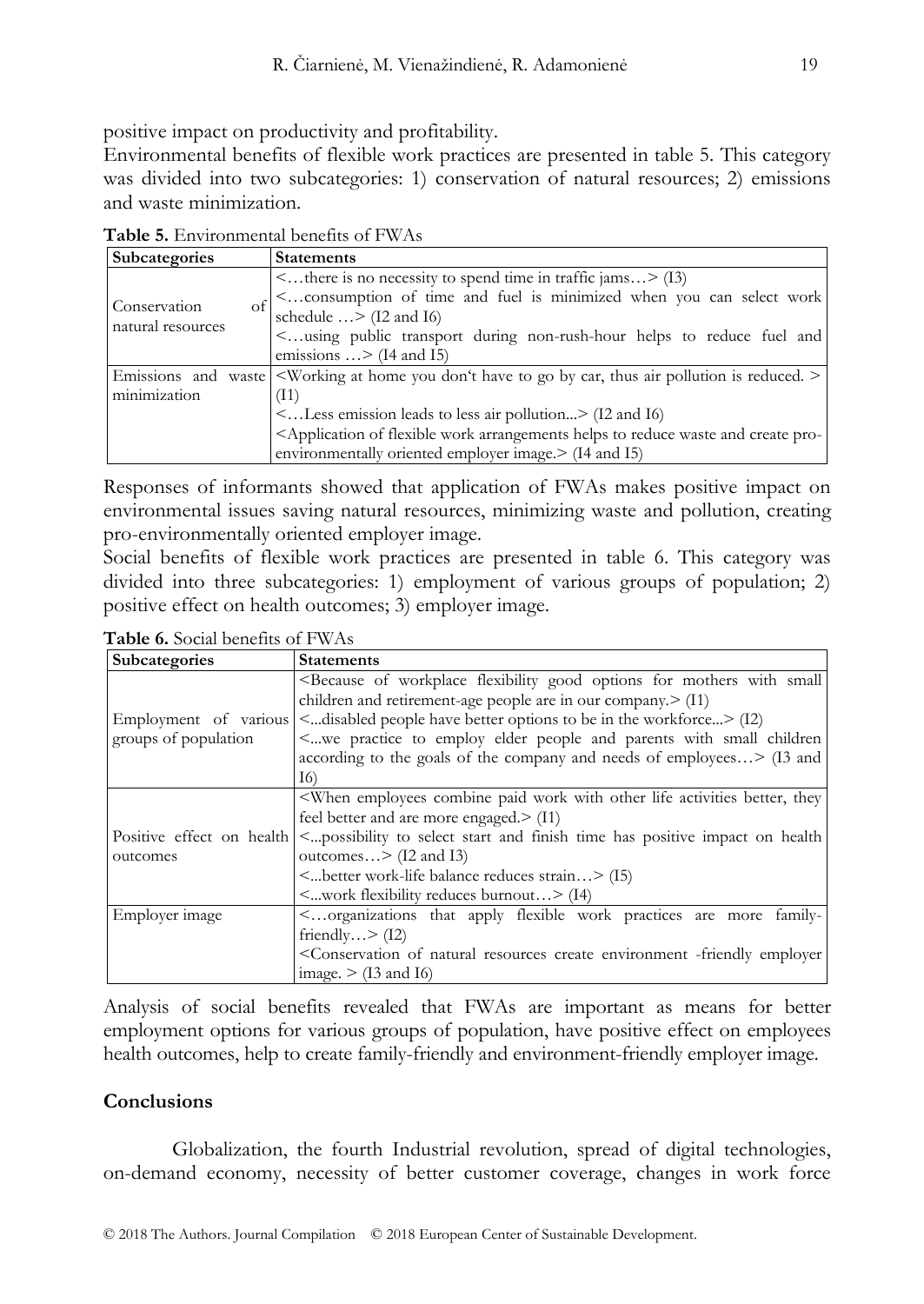composition, social, environmental, and economic responsibility call for higher workplace flexibility, force companies to unbind time and task from place, and raise the opportunity to adjust working practices to changing circumstances.

As a theoretical contribution our study shows that flexible work arrangements when implemented with preparation and care, effectively serve meeting the needs of individuals, demands of the company, and providing benefits to society as a whole through the main sustainability dimensions.

Results of quantitative and qualitative research have proved the findings of scientific literature analysis towards flexible work arrangements in the context of sustainable development. Empirical research revealed that respondents are satisfied with existing options of flexible work practices. FWAs are attractive from both employee and employer perspectives, balancing the relationship of profit, people, and the planet, providing the benefits in economic, environmental and social domains.

# **References**

- Blake-Beard, S., O'Neill, S.R., Ingols, C., Shapiro, M. (2010). Social sustainability, flexible work arrangements, and diverse women. *Gender in Management: An International Journal*, 25 (5), 408-425.
- Booth, A. L., & van Ours, J. C. (2013). Part-time jobs: what women want? *Journal of Population Economics*, 26, 263–283.
- Carlson, D. S., Ferguson, M., Kacmar, K. M., Grzywacz, J. G., & Whitten, D. (2011). Pay It Forward: The Positive Crossover Effects of Supervisor Work-Family Enrichment. *Journal of Management*, 37(3), 770-789.
- Casper, W. J. & Harris, Ch. M. (2008). Work-life benefits and organizational attachment: Self-interest utility and signalling theory models. *Journal of Vocational Behavior*, 72(1), 95–109.
- Ciarniene, R., Vienazindiene, M. (2018). Flexible Work Arrangements from Generation and Gender Perspectives: Evidence from Lithuania. *Inzinerine Ekonomika-Engineering Economics*, 29(1), 84–92.
- Chapman, J. (2012). *What women do: exploring the link between pro-environmental actions, work, travel and home*. Adelaide: Centre for Work+Life, University of South Australia. Retrieved from http://www.unisa.edu.au/Documents/EASS/CWL/media/What-Women-Do-report-final2012.pdf
- Choo, J. L. M., Desa, N. M., & Asaari, M. H. A. H. (2016). Flexible Working Arrangement toward Organizational Commitment and Work-Family Conflict. *Studies in Asian Social Science*, 3(1), 21-36.
- Cotti, C. D., Haley, M. R., & Miller, L. A. (2014). Workplace Flexibilities, Job Satisfaction and Union Membership in the US Workforce. *British Journal of Industrial Relations*, 52, 403–425.
- Dutcher, E. G. (2012). The effects of telecommuting on productivity: An experimental examination. The role of dull and creative tasks. *Journal of Economic Behavior & Organization*, 84(1), 355–363.
- Eldridge, D., & Nisar, T. M. (2011). Employee and Organizational Impacts of Flexitime Work Arrangements. *Industrial Relations*, 66(2), 213-234.
- Eurofound (2013). *Third European Quality of Life Survey – Quality of life in Europe: Trends 2003–2012*. Publications Office of the European Union, Luxembourg.
- Gajendran, R. S., & Harrison, D. A. (2007). The Good, the Bad, and the Unknown About Telecommuting: Meta-Analysis of Psychological Mediators and Individual Consequences. *Journal of Applied Psychology*, 92(6), 1524 –1541.
- Gimenez, C., Sierra, V., Rodon, J. (2012). Sustainable operations: their impact on the triple-bottom line. *International Journal of Production Economics*, 140 (1), 149–159.
- Gordon, C. E. (2014). Flexible Workplace Practices: Employees' Experiences in Small IT Firms. *Industrial Relations*, 69(4), 766–784.
- Gray, Z. (2014). Flexible hours help the environment. *The Sydney Morning Herald*. June 28-29.
- Heathfield, S.M. (2016). Advantages and Disadvantages of Flexible Work Schedules? Retrieved from https://www.thebalance.com/advantages-and-disadvantages-of-flexible-work-schedules-1917964
- Joyce, K. E., Hall, B. J., Armstrong, R., Doyle, J., & Bambra, C. (2010). Snakes and ladders: challenges and highlights of the first review published with the Cochrane Public Health Review Group. *Journal of Public Health*, 32(2), 283-285.